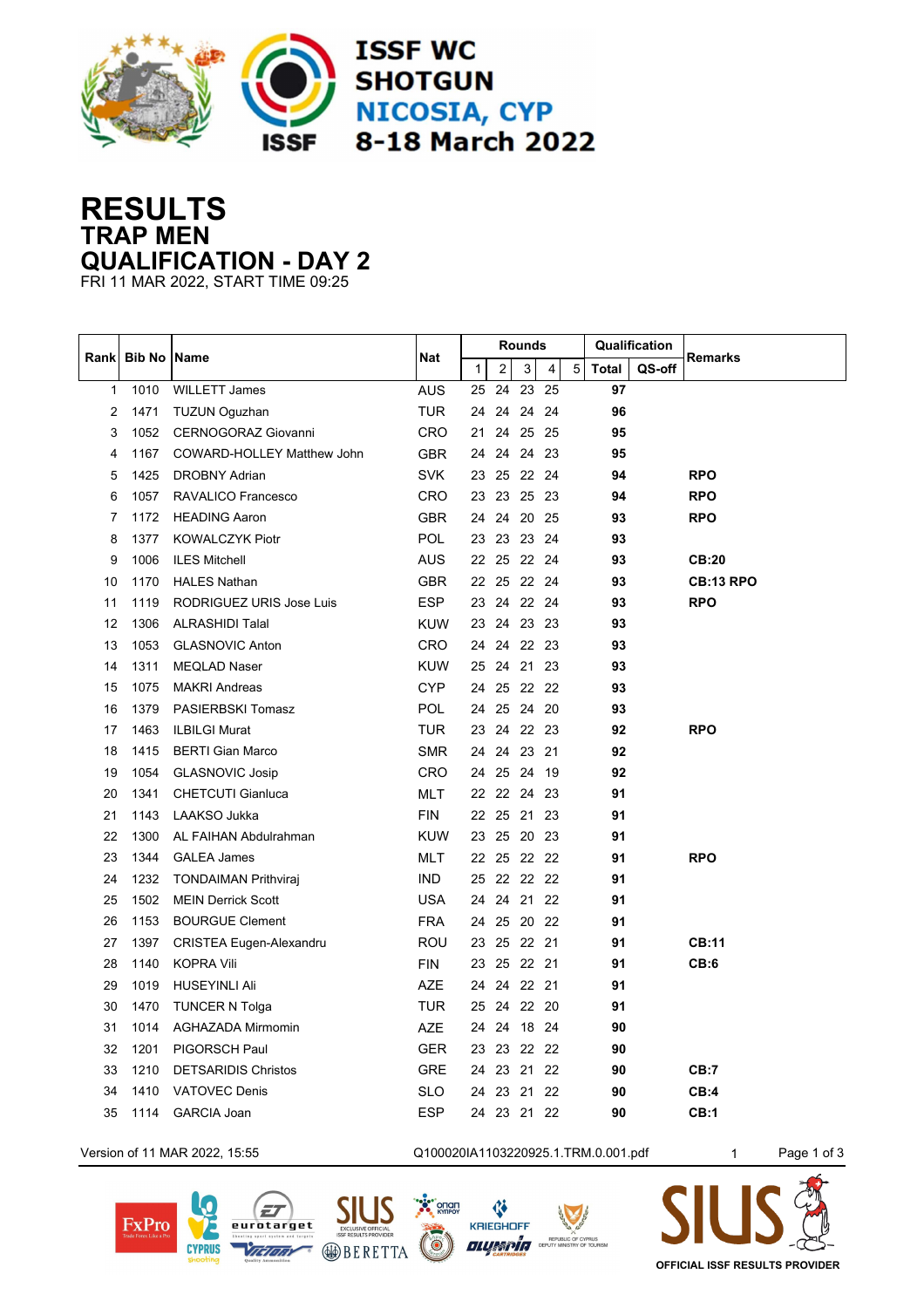|    |      | Rank Bib No   Name                       | Nat                                 | Rounds       |             |              |   |   | Qualification |        | Remarks    |             |
|----|------|------------------------------------------|-------------------------------------|--------------|-------------|--------------|---|---|---------------|--------|------------|-------------|
|    |      |                                          |                                     | $\mathbf{1}$ | 2           | $\mathbf{3}$ | 4 | 5 | Total         | QS-off |            |             |
| 36 | 1253 | <b>RESCA Daniele</b>                     | <b>ITA</b>                          |              | 25 23 20 22 |              |   |   | 90            |        |            |             |
| 37 | 1181 | <b>WIXEY Michael</b>                     | <b>GBR</b>                          | 23           | 24 22 21    |              |   |   | 90            |        |            |             |
| 38 | 1303 | <b>ALMUDHAF Khaled</b>                   | <b>KUW</b>                          | 23           | 25 21 21    |              |   |   | 90            |        | <b>RPO</b> |             |
| 39 | 1063 | <b>AKTERZI Nihat</b>                     | <b>CYP</b>                          |              | 24 25 21 20 |              |   |   | 90            |        |            |             |
| 40 | 1224 | <b>KAPOOR Vivaan</b>                     | <b>IND</b>                          | 21           | 22 22 24    |              |   |   | 89            |        |            |             |
| 41 | 1115 | <b>GORMAZ Alvaro</b>                     | <b>ESP</b>                          |              | 23 22 21 23 |              |   |   | 89            |        |            |             |
| 42 | 1464 | <b>ILNAM Yavuz</b>                       | <b>TUR</b>                          |              | 24 22 20 23 |              |   |   | 89            |        |            |             |
| 43 | 1283 | <b>KOLOMOYETS Maxim</b>                  | <b>KAZ</b>                          |              | 23 22 22 22 |              |   |   | 89            |        |            |             |
| 44 | 1250 | DE FILIPPIS Mauro                        | ITA                                 |              | 22 24 21 22 |              |   |   | 89            |        |            |             |
| 45 | 1125 | <b>KULL Andres</b>                       | <b>EST</b>                          |              | 23 23 21 22 |              |   |   | 89            |        |            |             |
| 46 | 1282 | <b>KHASSYANOV Victor</b>                 | KAZ                                 |              | 23 22 23 21 |              |   |   | 89            |        |            |             |
| 47 | 1062 | <b>AILIOTIS Yiannis</b>                  | <b>CYP</b>                          | 22           | 24 22 21    |              |   |   | 89            |        |            |             |
| 48 | 1218 | MOLDOVAN Marcell                         | <b>HUN</b>                          |              | 23 24 21 21 |              |   |   | 89            |        |            |             |
| 49 | 1378 | <b>MROZEK Daniel Krzysztof</b>           | <b>POL</b>                          |              | 24 24 22 19 |              |   |   | 89            |        |            |             |
| 50 | 1156 | <b>DESERT Antonin</b>                    | FRA                                 |              | 24 24 23 18 |              |   |   | 89            |        |            |             |
| 51 | 1112 | <b>FERNANDEZ Alberto</b>                 | <b>ESP</b>                          | 24           | 22 19 23    |              |   |   | 88            |        |            |             |
| 52 | 1429 | <b>KOVACOCY Marian</b>                   | SVK.                                | 19           | 25 22 22    |              |   |   | 88            |        |            |             |
| 53 | 1081 | <b>MYLONAS Adonis</b>                    | <b>CYP</b>                          |              | 21 24 21 22 |              |   |   | 88            |        | <b>RPO</b> |             |
| 54 | 1497 | <b>HALDEMAN Derek</b>                    | <b>USA</b>                          | 22           | 24          | 21 21        |   |   | 88            |        |            |             |
| 55 | 1198 | <b>LOEW Andreas</b>                      | <b>GER</b>                          | 24           | 24          | 19 21        |   |   | 88            |        |            |             |
| 56 | 1277 | AISALBAYEV Alisher                       | <b>KAZ</b>                          |              | 22 22 24 20 |              |   |   | 88            |        |            |             |
| 57 | 1179 | <b>SCOTT Steven</b>                      | <b>GBR</b>                          |              | 24 23 22 19 |              |   |   | 88            |        |            |             |
| 58 | 1038 | TILMANT Jean-Marc Alain M                | <b>BEL</b>                          | 22           | 20 23 22    |              |   |   | 87            |        |            |             |
| 59 | 1408 | <b>MACEK Bostjan</b>                     | SLO.                                |              | 23 22 20 22 |              |   |   | 87            |        |            |             |
| 60 | 1331 | SOSA Lyndon                              | <b>LUX</b>                          |              | 22 24 19 22 |              |   |   | 87            |        |            |             |
| 61 | 1439 | DAHLBY Hakan                             | <b>SWE</b>                          |              | 22 21 23 21 |              |   |   | 87            |        |            |             |
| 62 | 1407 | <b>KOSTANJEVEC Tadej</b>                 | <b>SLO</b>                          |              | 22 23       | 21 21        |   |   | 87            |        |            |             |
| 63 | 1409 | SFILIGOJ Zan                             | SLO                                 |              | 24 23 19 21 |              |   |   | 87            |        | <b>RPO</b> |             |
| 64 | 1056 | <b>KANCELAR Kristijan</b>                | CRO                                 |              | 20 24 23 20 |              |   |   | 87            |        | <b>RPO</b> |             |
| 65 | 1037 | NOTEBAERT Onofre Paul                    | <b>BEL</b>                          | 20           | 22 21 23    |              |   |   | 86            |        |            |             |
| 66 | 1230 | <b>SANDHU Zoravar Singh</b>              | <b>IND</b>                          |              | 20 23 21 22 |              |   |   | 86            |        |            |             |
| 67 | 1265 | ALTRABEISHI Ahmad Zuhier Abdulraheem JOR |                                     | 21.          | 22 21 22    |              |   |   | 86            |        |            |             |
| 68 | 1158 | <b>GUERRERO Sebastien</b>                | <b>FRA</b>                          |              | 24 19 22 21 |              |   |   | 86            |        |            |             |
| 69 | 1281 | <b>FEDOROV Alexander</b>                 | <b>KAZ</b>                          | 24           | 20          | 19 22        |   |   | 85            |        | <b>RPO</b> |             |
| 70 | 1005 | <b>GRICE Thomas Derek</b>                | AUS                                 | 23           | 20          | 21 21        |   |   | 85            |        |            |             |
| 71 | 1339 | <b>BUGEJA Emmanuele</b>                  | <b>MLT</b>                          |              | 21 23 20 21 |              |   |   | 85            |        |            |             |
| 72 | 1035 | <b>MARTIN Christophe</b>                 | <b>BEL</b>                          | 23           | 24 17 21    |              |   |   | 85            |        | <b>RPO</b> |             |
| 73 | 1342 | <b>CHETCUTI William</b>                  | <b>MLT</b>                          |              | 24 22       | 19 20        |   |   | 85            |        |            |             |
| 74 | 1433 | <b>SLAMKA Michal</b>                     | <b>SVK</b>                          |              | 22 25 19 19 |              |   |   | 85            |        |            |             |
| 75 | 1360 | AL NASRI Saleem                          | <b>OMA</b>                          |              | 23 25 21 16 |              |   |   | 85            |        |            |             |
| 76 | 1435 | <b>VARGA Erik</b>                        | <b>SVK</b>                          |              |             |              |   |   |               |        |            |             |
|    |      |                                          |                                     | 19           | 24 20 21    |              |   |   | 84            |        |            |             |
| 77 | 1132 | <b>KABLE Glenn</b>                       | <b>FIJ</b>                          |              | 20 25       | 19 20        |   |   | 84            |        | CB:8       |             |
| 78 | 1508 | <b>WALLACE Casey</b>                     | <b>USA</b>                          |              | 20 25 19 20 |              |   |   | 84            |        | CB:3       |             |
| 79 | 1251 | <b>GRAZINI Valerio</b>                   | ITA                                 | 23           | 23          | 18 20        |   |   | 84            |        |            |             |
| 80 | 1102 | <b>AHNEISH Mustafa</b>                   | EGY                                 | 24 21        |             | 20 19        |   |   | 84            |        |            |             |
| 81 | 1116 | <b>MARTINEZ TORRES Adria</b>             | ESP                                 |              | 23 23 20 18 |              |   |   | 84            |        | <b>RPO</b> |             |
| 82 | 1326 | <b>MOUSSA Alain</b>                      | LBN                                 |              | 22 18 20 23 |              |   |   | 83            |        | <b>RPO</b> |             |
| 83 | 1362 | AL SHUHOUMI Hussein Rashid               | <b>OMA</b>                          |              | 20 21 19 23 |              |   |   | 83            |        | <b>RPO</b> |             |
| 84 | 1332 | <b>THILTGEN Yves</b>                     | <b>LUX</b>                          |              | 19 25 18 21 |              |   |   | 83            |        |            |             |
|    |      | Version of 11 MAR 2022, 15:55            | Q100020IA1103220925.1.TRM.0.001.pdf |              |             |              |   |   |               |        | 1          | Page 2 of 3 |